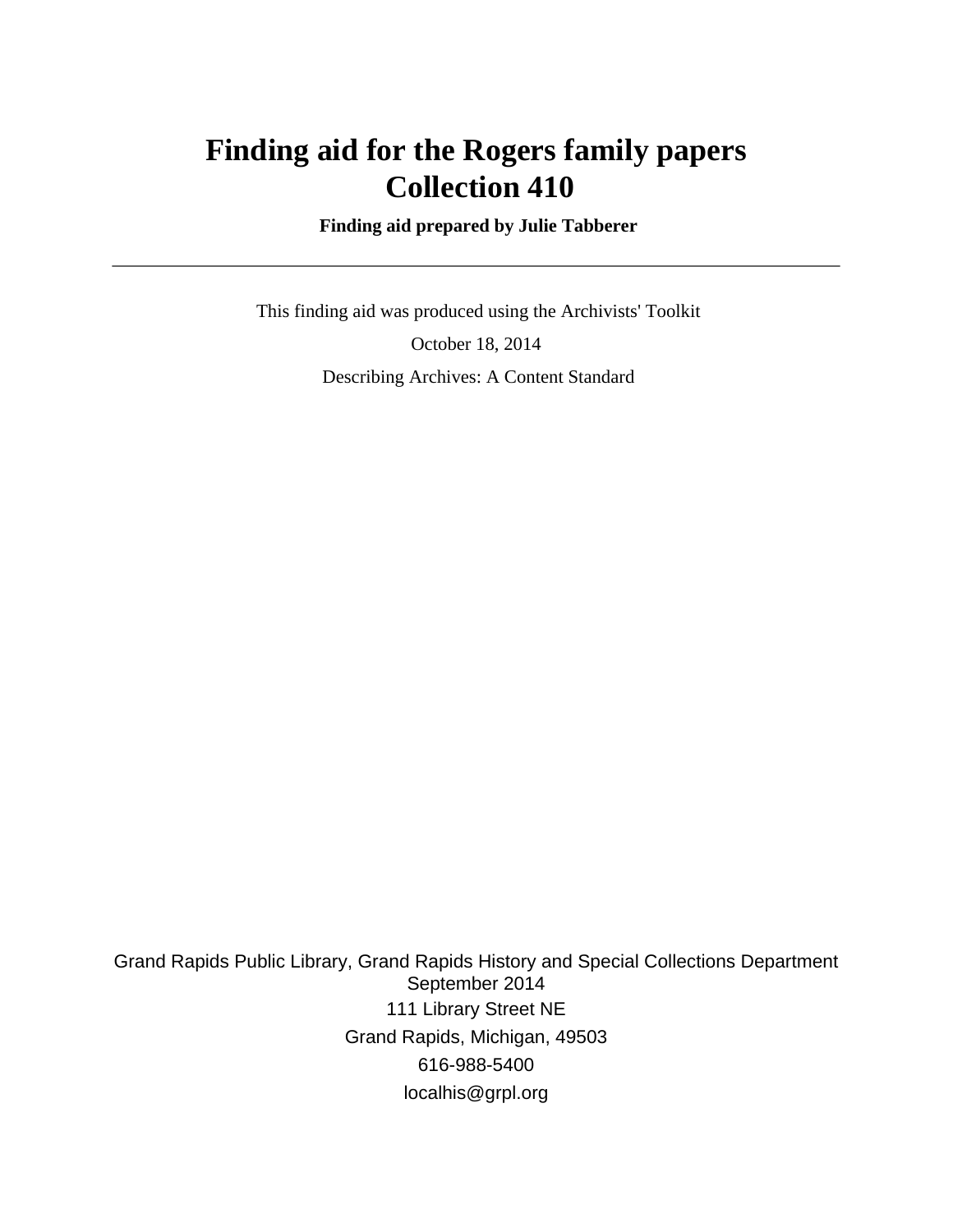# **Table of Contents**

| Series II: Committee Studying Racial Imbalance in the Grand Rapids Public School System 8 |  |
|-------------------------------------------------------------------------------------------|--|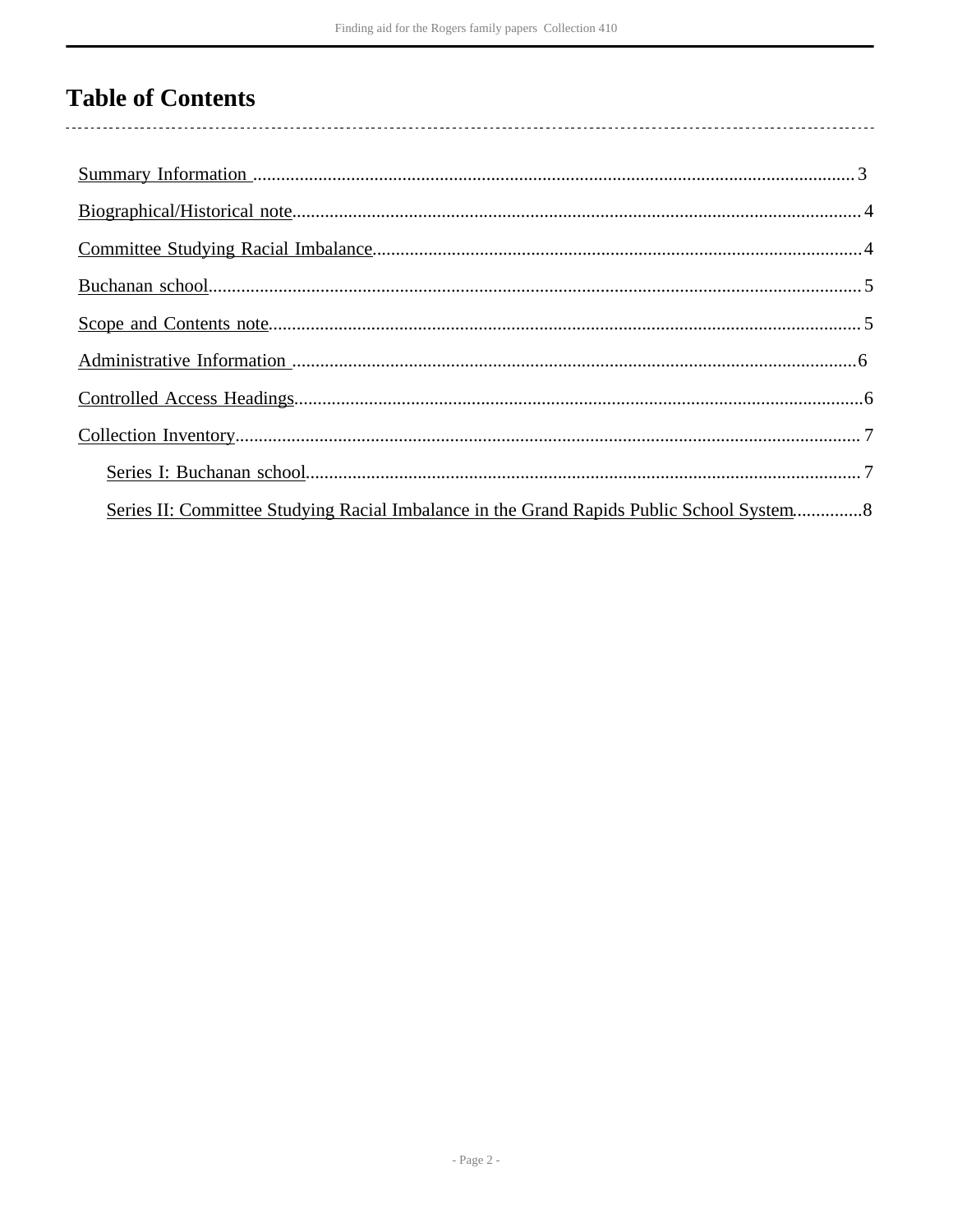# <span id="page-2-0"></span>**Summary Information**

| <b>Repository</b> | Grand Rapids Public Library, Grand Rapids History and Special<br><b>Collections Department</b>                                                                                                                                                                                                                                                                                                                                                                                                                                                                                                                                                                                                                                                                                                                                                                                                                                                                                                                                                                                                       |
|-------------------|------------------------------------------------------------------------------------------------------------------------------------------------------------------------------------------------------------------------------------------------------------------------------------------------------------------------------------------------------------------------------------------------------------------------------------------------------------------------------------------------------------------------------------------------------------------------------------------------------------------------------------------------------------------------------------------------------------------------------------------------------------------------------------------------------------------------------------------------------------------------------------------------------------------------------------------------------------------------------------------------------------------------------------------------------------------------------------------------------|
| <b>Creator</b>    | Rogers, Charles                                                                                                                                                                                                                                                                                                                                                                                                                                                                                                                                                                                                                                                                                                                                                                                                                                                                                                                                                                                                                                                                                      |
| <b>Creator</b>    | Rogers, Eniz                                                                                                                                                                                                                                                                                                                                                                                                                                                                                                                                                                                                                                                                                                                                                                                                                                                                                                                                                                                                                                                                                         |
| <b>Title</b>      | Rogers family papers                                                                                                                                                                                                                                                                                                                                                                                                                                                                                                                                                                                                                                                                                                                                                                                                                                                                                                                                                                                                                                                                                 |
| Date [inclusive]  | 1949-1967                                                                                                                                                                                                                                                                                                                                                                                                                                                                                                                                                                                                                                                                                                                                                                                                                                                                                                                                                                                                                                                                                            |
| <b>Extent</b>     | 1.5 Linear feet                                                                                                                                                                                                                                                                                                                                                                                                                                                                                                                                                                                                                                                                                                                                                                                                                                                                                                                                                                                                                                                                                      |
| Language          | English                                                                                                                                                                                                                                                                                                                                                                                                                                                                                                                                                                                                                                                                                                                                                                                                                                                                                                                                                                                                                                                                                              |
| <b>Abstract</b>   | Charles (1909-1998) and Eniz (c. 1911-1986) Rogers lived in the<br>Buchanan Elementary school neighborhood in Grand Rapids, Mich. and<br>were active in local civic affairs. This collection contains papers and<br>newspaper clippings kept by them during the 1950s-1960s. Eniz and<br>Charles were both active in the PTA at Buchanan school. Newspaper<br>clippings and some papers document safety concerns due to the condition<br>of the building, the hiring of the first school crossing guard in Grand<br>Rapids and a proposal to create a buffer strip to separate residential<br>and industrial neighborhoods during the construction of U.S. 131. In<br>1965 and 1966, Charles Rogers served on the Committee Studying<br>Racial Imbalance in the Grand Rapids Public School System. His papers<br>from the committee include reports, reading material, meeting minutes<br>and newspaper clippings. The committee studied the effect of de facto<br>segregation and resulted in a 31-point proposal for correcting the effects of<br>racial imbalance in Grand Rapids public schools. |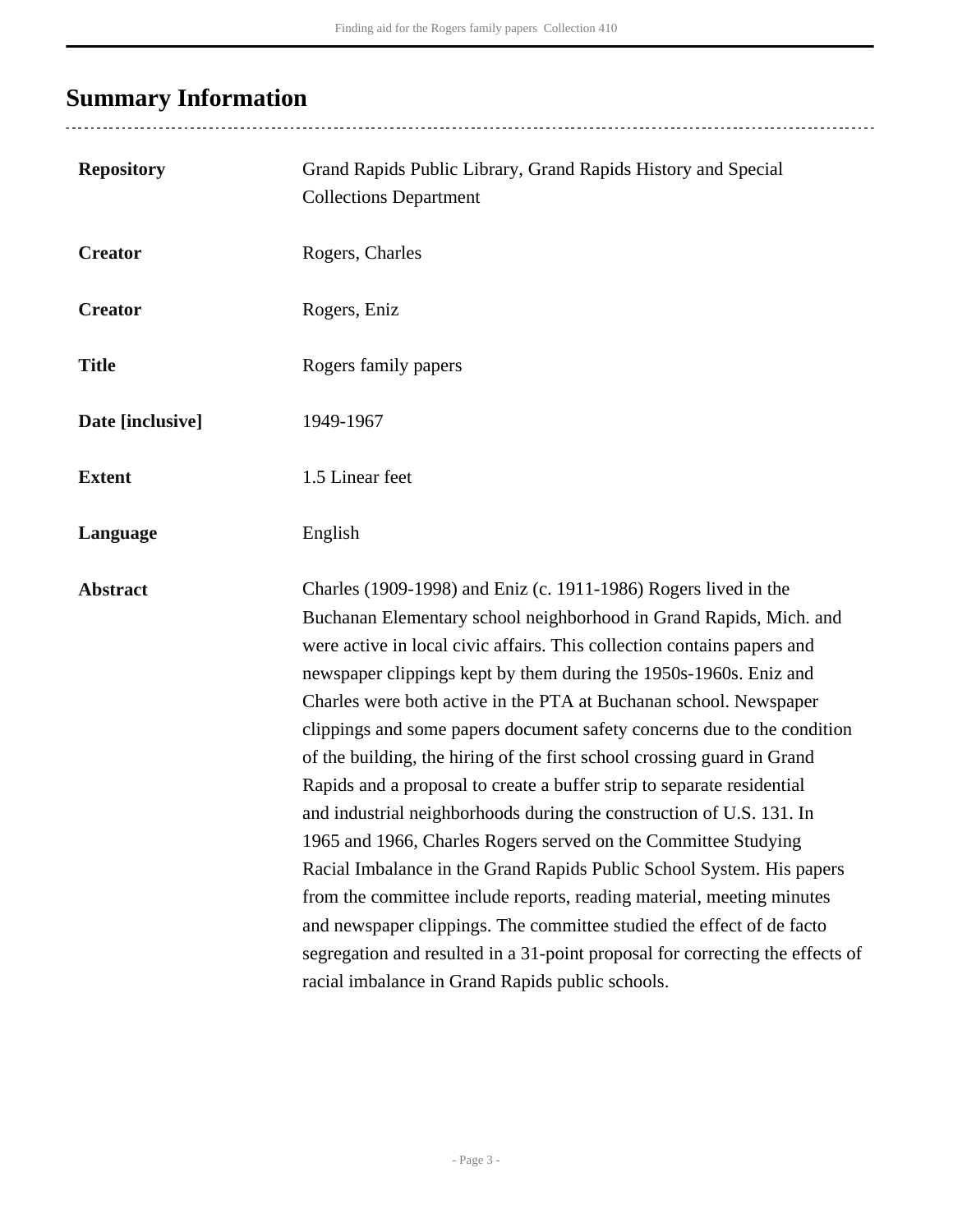## <span id="page-3-0"></span>**Biographical/Historical note**

Charles (8/14/1909 - 2/20/1998) and Eniz Holben (c. 1911 - 3/30/1986) Rogers lived near Buchanan Elementary School and were active in the school and in local civic affairs.

Charles graduated from Grand Rapids South High School in 1930. He was a salesman for Blackmer Pump Company, retiring in 1972. His obituary (GRP 2/26/1998) states that he was "active in civic affairs, school organizations and was a leader in credit union and labor affairs during his tenure at Blackmer." Charles served on the Committee Studying Racial Imbalance in the Grand Rapids Schools in 1965-1966 and was also on the steering committee.

Eniz was a graduate of South High School (1929), Grand Rapids Junior College and Michigan State Normal College at Ypsilanti. She taught physical education for 6 years, at Godfrey school in Galewood and Lee school in Urbandale.

Charles and Eniz married in the early 1940s. They had two sons, Charles A. Rogers III and Joseph A. Rogers. Charles and Eniz were both active with the Parent-Teachers Association at Buchanan Elementary School. Eniz was the PTA president and served on the Buchanan Safety Committee. The family lived at 1816 Palace Avenue SW from the 1940s into the 1990s.

## <span id="page-3-1"></span>**Committee Studying Racial Imbalance**

On November 1, 1965, a 52 man committee was appointed by the Board of Education of Grand Rapids to study the effect of de facto segregation in the public school system. Four consultants were also enlisted to provide professional help during the study. The committee was formed in response to a joint letter from the NAACP and the Urban League, as well as the Board's "own interest in abiding by recent court decisions."

The philosophy of the Grand Rapids schools at the time was based on the idea that the neighborhood school served the needs of children best. A report showed that 98% of non-white children attended only 10 of the 50 Grand Rapids public elementary schools, called the Campau Area schools. Although this reflected the residential pattern, it resulted in de facto segregation.

The role of the committee was fact finding and advisory. They reported their findings to the Board of Education, which was to review and utilize the information. The committee studied, among other things, statistical data on teachers and students, the quality of buildings and equipment, hiring and personnel assignment practices and the compensatory education program already started by the Board of Education. Three sub-committees were organized to study specific topics: evidence of racial imbalance, equality of educational facilities and compensatory education.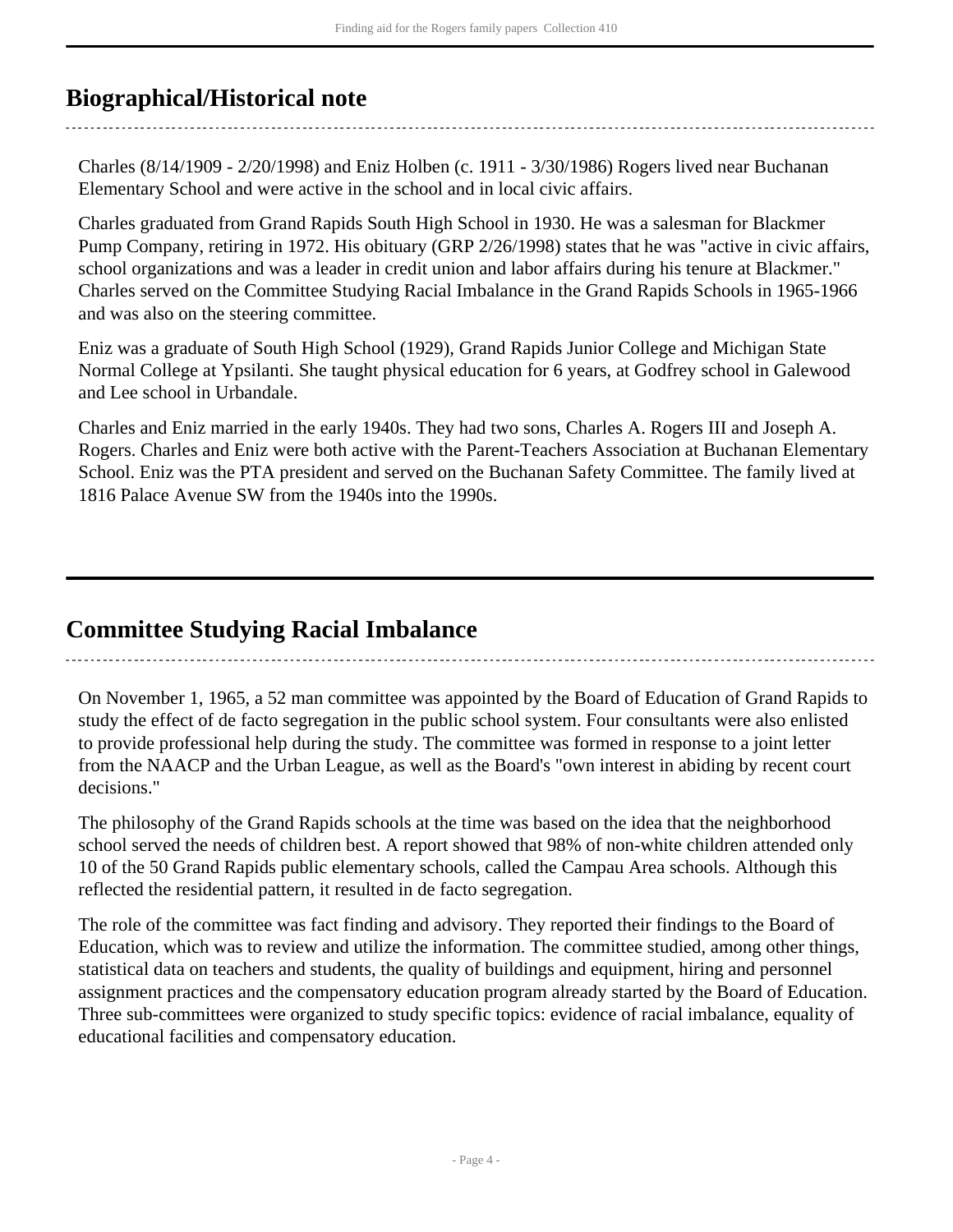The work of the committee resulted in a 31-point proposal for correcting the effects of racial imbalance in the Grand Rapids Public Schools. Among other things, the committee recommended that the Board of Education issue a public statement that de facto segregation existed and that the Board had a responsibility to do something about it. The report was expected to be a model for other communities.

### <span id="page-4-0"></span>**Buchanan school**

Buchanan school was first opened in 1896. The building was closed in 1930 and sat empty for approximately 20 years. It was re-opened in September 1948 to relieve overcrowded conditions at Burton school. The Buchanan Mothers' club organized when Buchanan School re-opened. In March 1950 they decided to affiliate with the Parent-Teachers Association.

#### **Safety concerns at Buchanan Elementary:**

After being closed for a number of years, there were concerns about the safety of the building (crumbling bricks, fire hazards). Buchanan parents lobbied for these conditions to be addressed.

The Buchanan PTA was also concerned about the safety of children crossing Buchanan Avenue at Griggs Street, particularly after a student was struck by a car in November, 1950. The work of the Safety Committee of the Buchanan PTA led to the hiring of the first crossing guard in the city, Mrs. Katherine Myers.

### **Fox Street buffer:**

The construction of U.S. 131 pushed railroad tracks and an industrial neighborhood to the east, butting up against the residential area surrounding Buchanan School. Charles Rogers served as the chairman of a committee working to conserve the neighborhood by creating a buffer strip between industrial and residential properties and a truck route for the industrial area. A buffer strip was used in the Dickinson area and garnered national interest from federal housing authorities.

### <span id="page-4-1"></span>**Scope and Contents note**

This collection contains papers and newspaper clippings kept by Charles and Eniz Rogers.

The first series pertains to the Rogers' involvement in Buchanan Elementary school. Topics include safety concerns and preserving the neighborhood during construction of U.S. 131. The work of the Buchanan PTA resulted in the hiring of the first crossing guard in Grand Rapids. The material is primarily newspaper clippings, with some correspondence, fliers and other papers.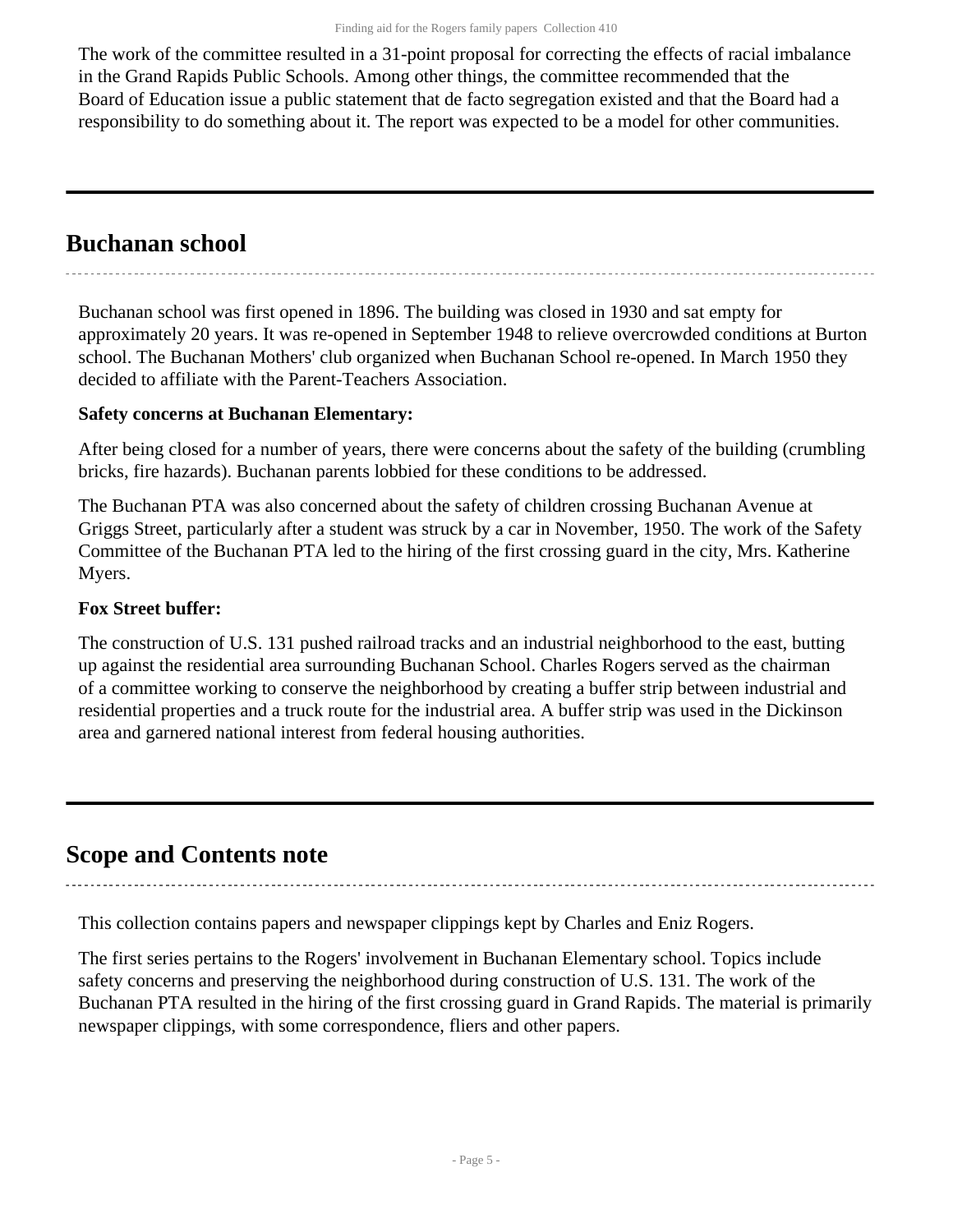The second series includes material relating to the Committee Studying Racial Imbalance in the Grand Rapids Public School System. The bulk of this section consists of the reports, reading material and meeting minutes kept by Charles Rogers in the course of serving on the committee. Newspaper clippings related to the committee are also included. The papers give insight into the education system in Grand Rapids in the 1960s, both generally and relating to race. The material also reflects national attitudes and philosophies towards de facto segregation and ideas on how to address educational equality.

## <span id="page-5-0"></span>**Administrative Information**

#### **Publication Information**

Grand Rapids Public Library, Grand Rapids History and Special Collections Department September 2014

#### **Immediate Source of Acquisition note**

Charles Rogers, accession number 1984.012

### <span id="page-5-1"></span>**Controlled Access Headings**

### **Geographic Name(s)**

• Garfield Park neighborhood (Grand Rapids, Mich.)

#### **Subject(s)**

- Express highways -- Michigan -- History -- 20th century
- Neighborhood planning -- Michigan -- Grand Rapids
- Public schools -- Michigan -- Grand Rapids
- Segregation in education -- Michigan -- Grand Rapids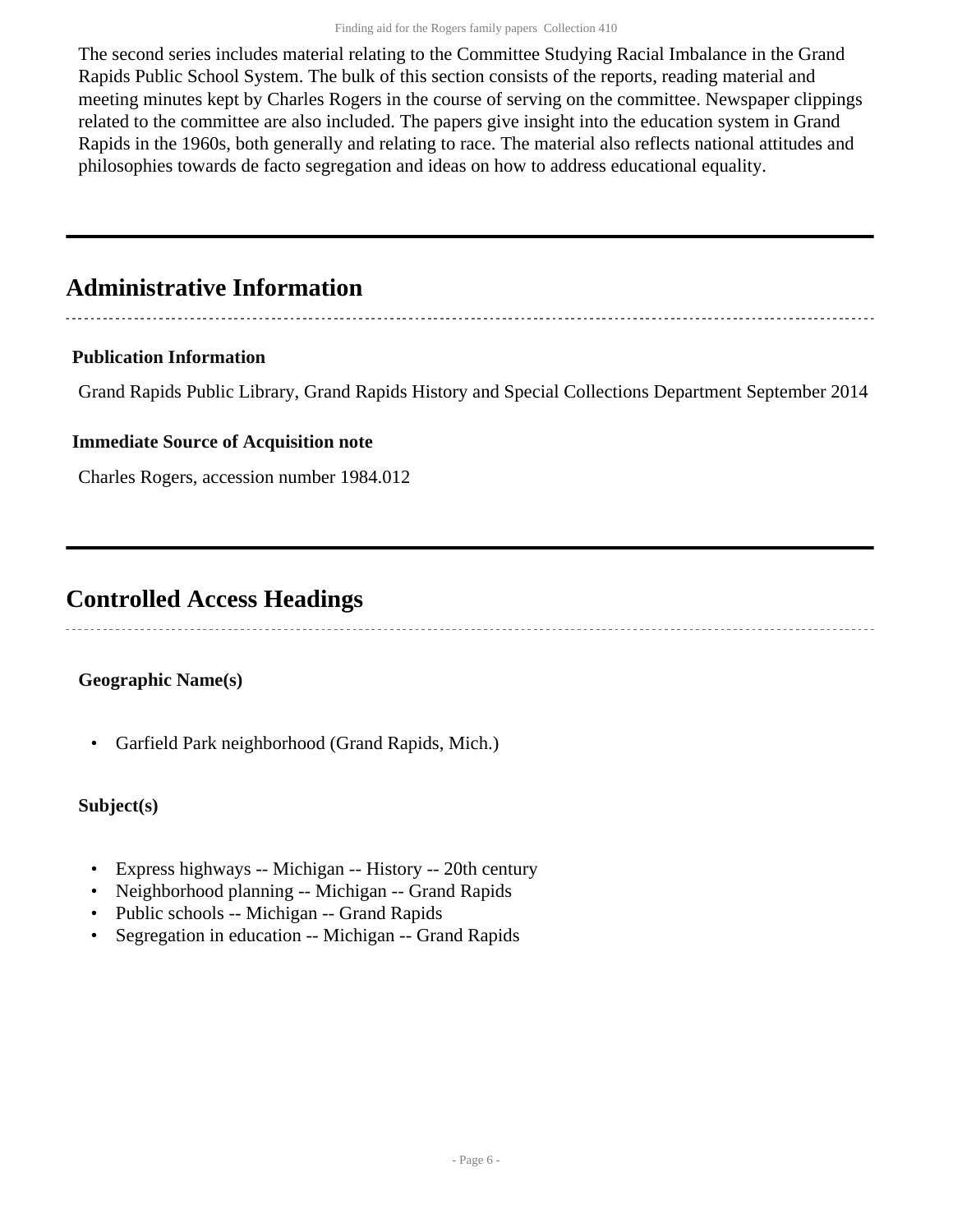### <span id="page-6-0"></span>**Collection Inventory**

#### <span id="page-6-1"></span>**Series I: Buchanan school 1949-1957**

#### **Scope and Contents note**

The material in this series primarily covers two main topics - safety concerns at Buchanan school and the Fox Street buffer zone. See the historical note on Buchanan school for more information. Newspaper clippings are from the Grand Rapids Press, Grand Rapids Herald and Burton Heights Record. Also included are articles on the Mothers' club and PTA at Buchanan School and profiles of Mrs. Bernice Hagerman, principal of Dickinson School and Mrs. Charles Rogers.

|                                                                                                                                                                                     |            |                |                | <b>Box</b>     |
|-------------------------------------------------------------------------------------------------------------------------------------------------------------------------------------|------------|----------------|----------------|----------------|
| Buchanan scrapbook 1949-1956                                                                                                                                                        |            |                |                | $\overline{2}$ |
|                                                                                                                                                                                     |            |                | <b>Box</b>     | Folder         |
| Photocopies - please use before accessing the original scrapbook.                                                                                                                   |            |                | $\overline{2}$ | $4 - 5$        |
| $\mathbf{1}$<br>Support Our Schools campaign, photograph (From scrapbook. Includes<br>Carolyn Winslow, Charles Rogers, Blanche Steenbergen, Eniz Rogers,<br><b>Ribert Steketee)</b> |            |                |                | 1              |
| <b>Newspaper clippings 1952-1957</b>                                                                                                                                                | <b>Box</b> | <b>Folder</b>  | <b>Box</b>     | Folder         |
|                                                                                                                                                                                     | 1          | $\overline{2}$ | $\overline{2}$ | 3              |
|                                                                                                                                                                                     |            |                | <b>Box</b>     | <b>Folder</b>  |
| Scrapbook, Fox Street area 1955-1956                                                                                                                                                |            |                | $\mathbf{1}$   | 3              |
|                                                                                                                                                                                     |            |                |                |                |

Miscellaneous papers 1949-1956 2 1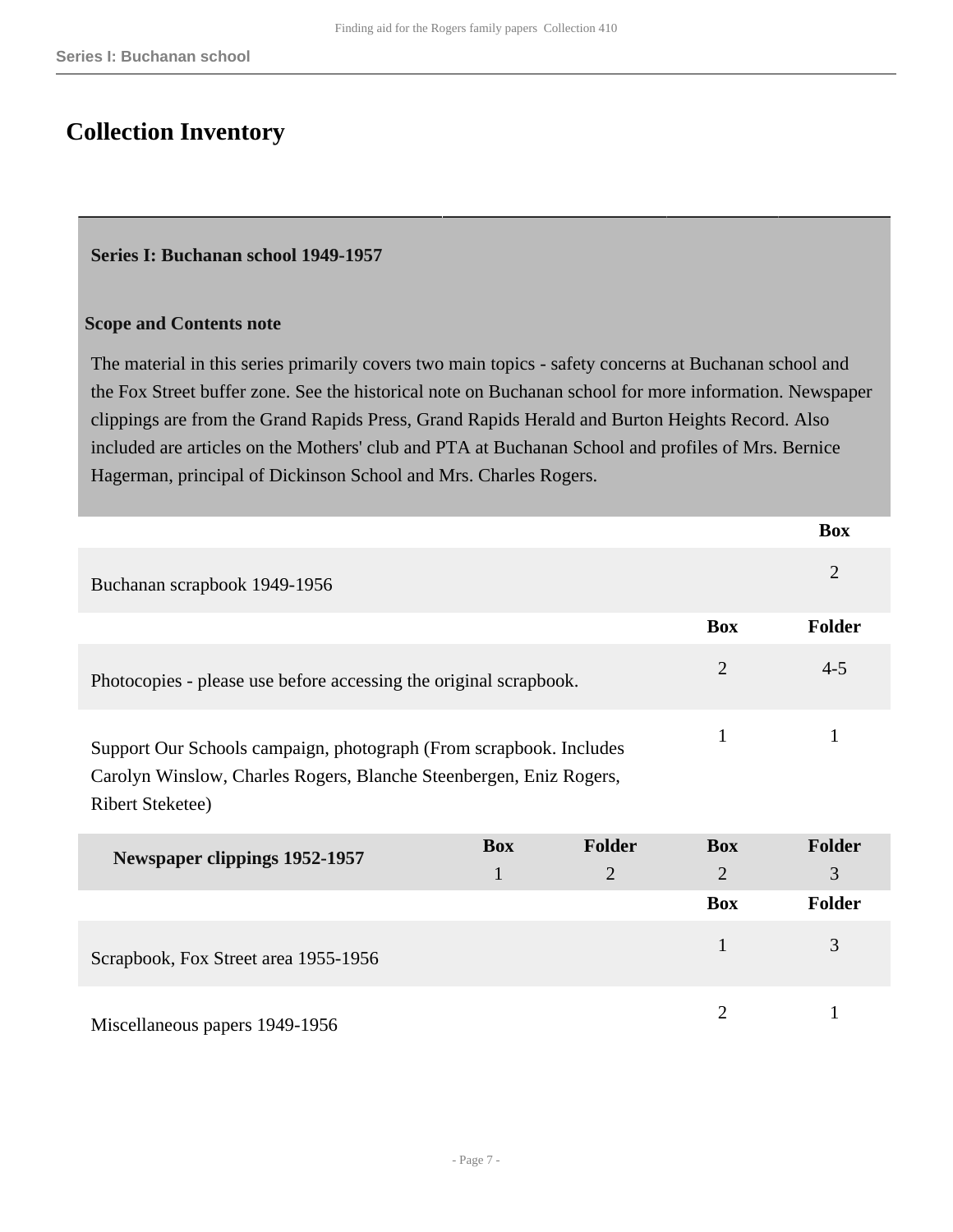**Series II: Committee Studying Racial Imbalance in the Grand Rapids Public ...**

### <span id="page-7-0"></span>**Series II: Committee Studying Racial Imbalance in the Grand Rapids Public School System 1965-1967**

#### **Scope and Contents note**

Charles Rogers served on the committee and his papers are included here. Included are reports, data used by the committee, correspondence, minutes and reading material.

A three-ring binder with Charles A. Roger's name on the front was included. The items from the binder were transferred to four archival folders with the original order retained.

The majority of the newspaper clippings were found folded and in an envelope. The clippings were photocopied.

|                                                                                                                                                                          | <b>Box</b>     | <b>Folder</b>  |
|--------------------------------------------------------------------------------------------------------------------------------------------------------------------------|----------------|----------------|
| Charles Rogers' binder (four folders) 1965-1966                                                                                                                          | $\mathbf{1}$   | $4 - 7$        |
| The Educational Dimension of School Segregation, Selected Readings                                                                                                       | $\mathbf{1}$   | 8              |
| Minutes, April 12, 1966 and Report of discussion group #4 1966                                                                                                           | $\mathbf{1}$   | 9              |
| Final Report of the Committee Studying Racial Imbalance May 27, 1966                                                                                                     | $\mathbf{1}$   | 10             |
| Final Report of the Committee Studying Racial Imbalance June 13, 1966                                                                                                    | $\mathbf{1}$   | 11             |
| Resolution, adopted by the Board of Education, expressing appreciation<br>to committee, recognizing chairmen and accepting the report for careful<br>study June 13, 1966 | $\overline{2}$ | $\overline{2}$ |
| Status of the Thirty-One Committee Recommendations October 9, 1967                                                                                                       | $\mathbf{1}$   | 12             |